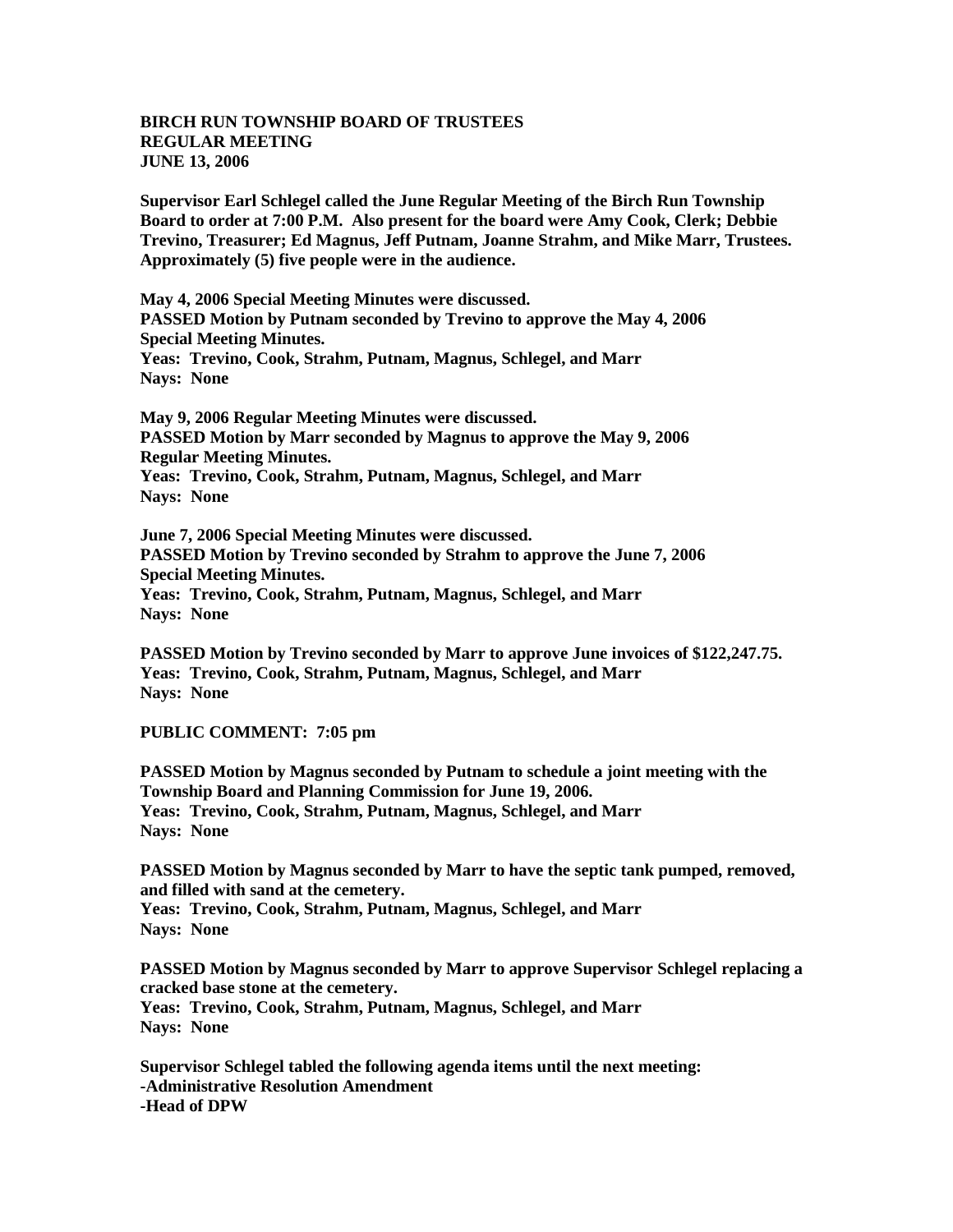**-Selling the Tractor -Water Audit**

**PASSED Motion by Magnus seconded by Putnam to approve Jenson Builder's Bid of \$25,210.99 for the DPW addition. Yeas: Trevino, Cook, Strahm, Putnam, Magnus, Schlegel, and Marr Nays: None**

**PASSED Motion by Cook seconded by Marr to allocate \$100.00 for the entry fee to the 4th of July parade and money for purchasing candy.**

**Yeas: Trevino, Cook, Strahm, Putnam, Magnus, Schlegel, and Marr Nays: None**

**PASSED Motion by Marr seconded by Magnus to allow the Birch Run/Taymouth Jaycees to use the Birch Run Township Park for the drawing at the end of the parade and the Meet the Candidates session.**

**Yeas: Trevino, Cook, Strahm, Putnam, Magnus, Schlegel, and Marr Nays: None**

**PASSED Motion by Magnus seconded by Marr to approve Resolution 2006-09 (Peddler's License Fee) and accompanying application. Yeas: Trevino, Cook, Strahm, Putnam, Magnus, Schlegel, and Marr**

**Nays: None**

**PASSED Motion by Magnus seconded by Putnam to approve the Planning Commission recommendation 02-06, the rezoning map amendments. This will change parcel number 05-10-6-22-4021-001 and 05-10-6-22-4021-002 from A-1 to C-1. Yeas: Trevino, Cook, Strahm, Putnam, Magnus, Schlegel, and Marr**

**Nays: None**

**Supervisor Schlegel tabled discussion on Planning Commission Recommendation 01-06 until the June 19, 2006 Planning Commission meeting. Yeas: Trevino, Cook, Strahm, Putnam, Magnus, Schlegel, and Marr Nays: None**

**PASSED Motion by Magnus seconded by Marr to approve the Key Appraisal Assessing Services contract extension from 6/1/06 to 5/31/07 for \$3,135.00 a month. Yeas: Trevino, Cook, Strahm, Putnam, Magnus, Schlegel, and Marr Nays: None**

**PASSED Motion by Trevino seconded by Putnam to allocate a maximum of \$350.00 for the treatment of ash trees in the Birch Run Township Park. Yeas: Trevino, Cook, Strahm, Putnam, Magnus, Schlegel, and Marr Nays: None**

**PASSED Motion by Marr seconded by Magnus to adopt the amended Birch Run Township Personnel Policy. The following sentence will be added to the sections of Overtime, Vacations, Sick Leave, and Leaves of Absence: "All leaves of absence, overtime, vacation time, or sick leave must be filled out and signed by the Supervisor, Treasurer, or Clerk on the Leave Request form (see Appendix form #8). In the Appendix the Leave Request form is added at the end of the list.**